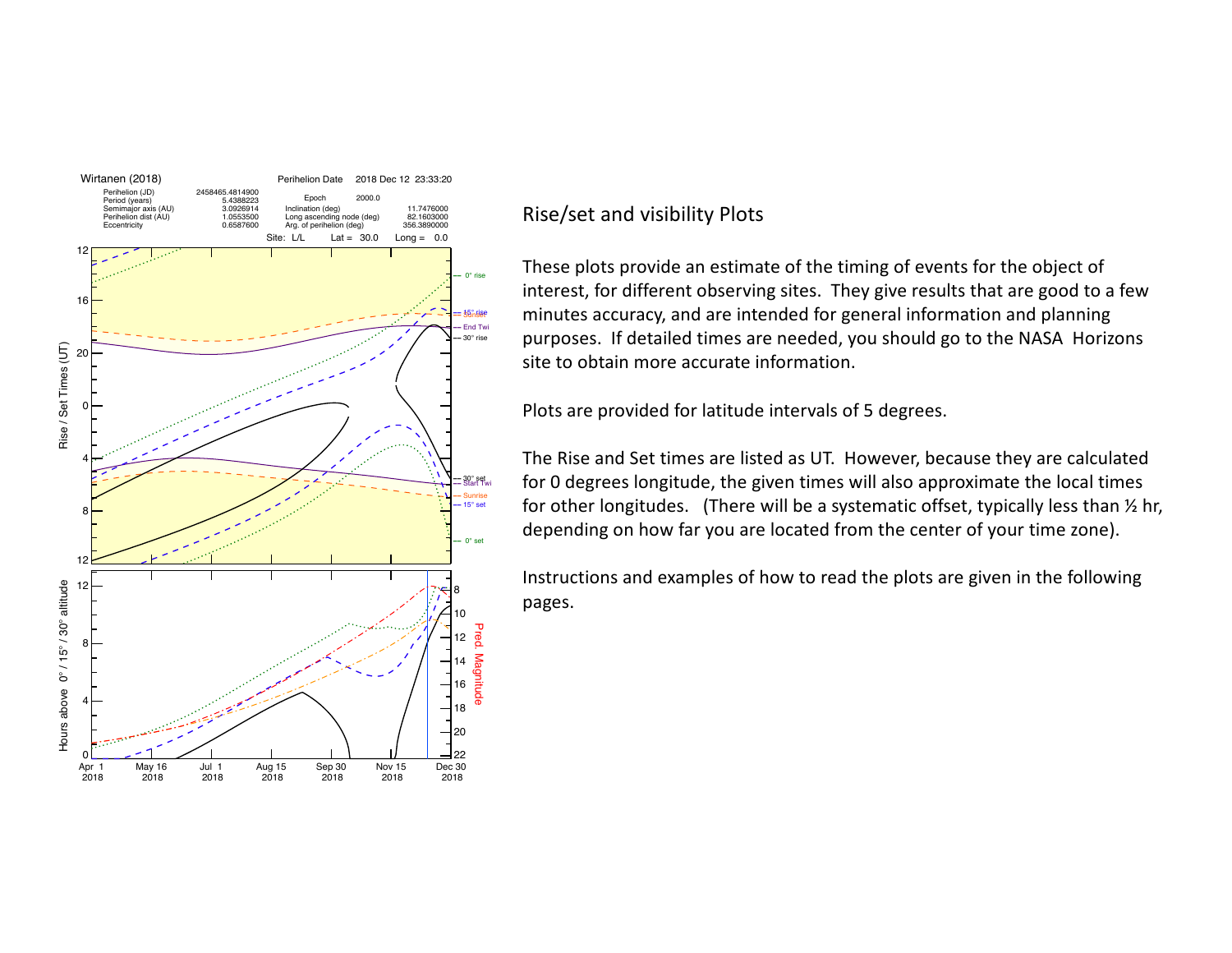

## How to read the Rise/Set time plots.

- A. Make sure you have the correct plot for the latitude of your observation site
- B. Select the date of interest along the bottom of the plot
- C. Events happen along the vertical line for that date, starting at the top and reading down.
- D. Times listed on the left are noted as UT, but also approximate the local time for other longitudes
- E. Events are labeled on the right side, with the lines color coded:
	- Red Sunset/Sunrise
	- Purple **Start/End Nautical Twilight**
	- Green Rise/Set at the horizon (0 degrees)
	- Blue Rise/Set at an altitude 15 degrees
	- Black Rise/Set at an altitude 30 degrees
- F. If a line doesn't exist on a particular day, that event never happens (e.g., For Nov 1, 2018, the comet never reaches 30 degrees altitude)
- G. The sky is
	- Bright (sun is above the horizon) for the times in bright yellow area
	- Twilit (sun is less than 30 degrees below the horizon) for times in light yellow area
	- Dark (sun is down) for times in the white area
- H. Example reading, illustrated by the vertical blue line:
	- 1. For Aug 1, 2018 (2/3 of the way between Jul 1 and Aug 15), read down from the top
	- 2. Sunset occurs at 19:00
	- 3. Nautical Twilight ends at 20:00
	- 4. Object rises above the horizon at 22:45
	- 5. Object rises above 15 degrees altitude at 00:15
	- 6. Object rises above 30 degrees altitude at 01:30
	- 7. Nautical Twilight starts at 04:15
	- 8. Sunrise occurs at 05:15
	- 9. Object drops below 30 degrees altitude at 07:15
	- 10. Object drops below 15 degrees altitude at 08:30
	- 11. Object sets below the horizon at 09:45

See next page for instructions on the object visibility (bottom) plot.